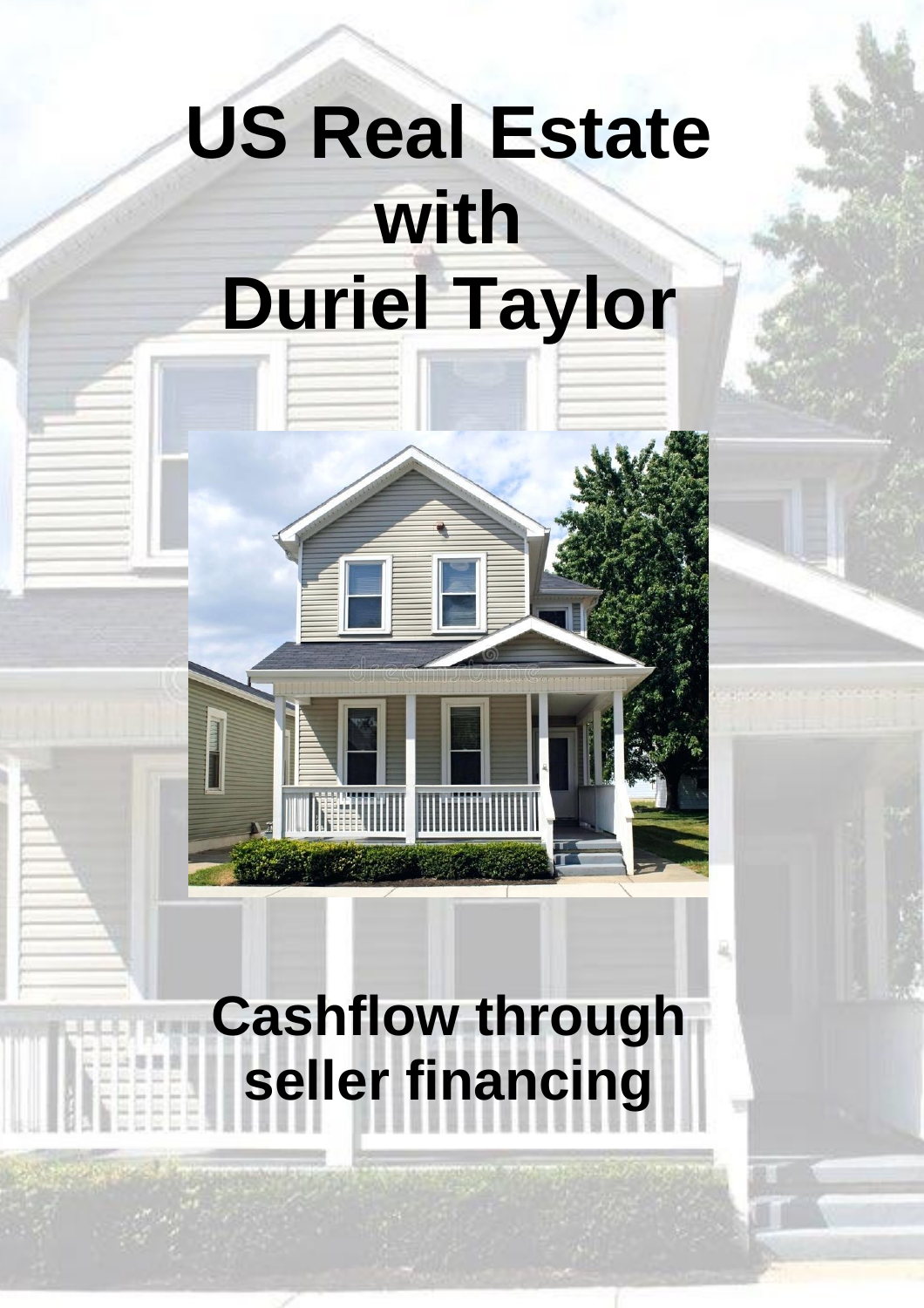## **US Real Estate Investments** with Duriel Taylor

#### **Table of contents**

| 1. |      |  |  |  |
|----|------|--|--|--|
| 2. |      |  |  |  |
| 3. |      |  |  |  |
|    |      |  |  |  |
|    |      |  |  |  |
|    |      |  |  |  |
|    | 4.1. |  |  |  |
|    | 4.2. |  |  |  |
|    | 4.3. |  |  |  |
|    |      |  |  |  |
|    | 5.1. |  |  |  |
|    | 5.2. |  |  |  |
|    | 5.3. |  |  |  |
| 6. |      |  |  |  |
|    | 6.1. |  |  |  |
|    | 6.2. |  |  |  |
|    |      |  |  |  |
|    | 7.1. |  |  |  |
|    | 7.2. |  |  |  |
|    | 7.3. |  |  |  |
|    |      |  |  |  |
|    | 8.1. |  |  |  |
|    | 8.2. |  |  |  |
|    |      |  |  |  |
| 9. |      |  |  |  |

Cashflow Coaching, Chemin Champ Olivier 18, 1796 Courgevaux www.cashflowcoaching.ch

Tel. 079 / 460 43 17 info@cashflowcoaching.ch

и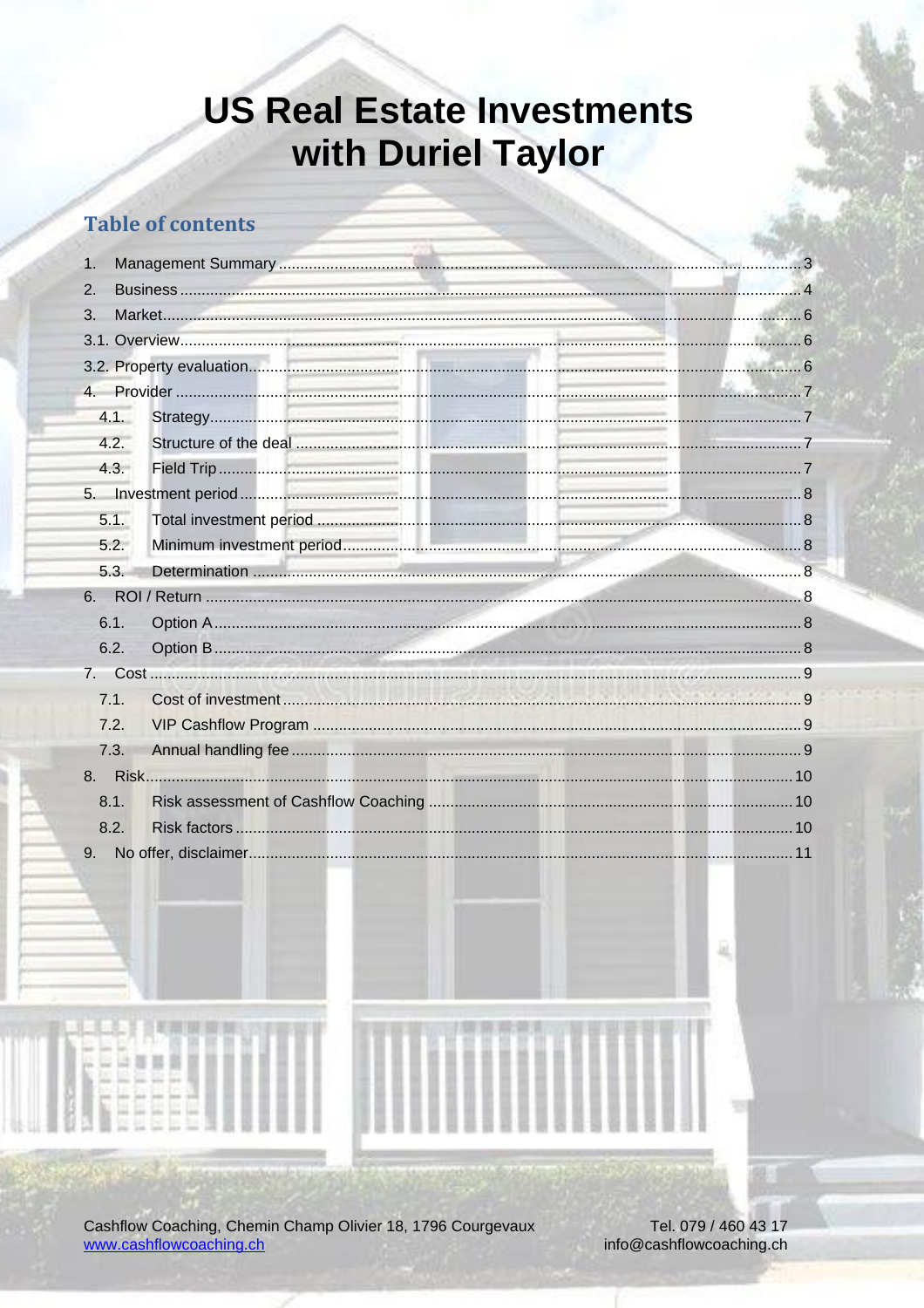### <span id="page-2-0"></span>**1.Management Summary**

#### **Business**

• Purchase of single- and multi-family homes as well as apartments with seller financing, which are rented out to generate cashflow

#### **Country**

**United States of America** 

#### **Provider**

• Duriel Taylor (local partner) started as a real estate investor in 2005

#### **Investment period**

 $\bullet$  10 - 20 years

#### **ROI / Return**

- Option A as a partner: an average of over 50% / year
- Option B as a lender: between 7% and 15% / year

#### **Cost**

- Minimum of US\$ 15,000
- CHF 2,000 for VIP Cashflow Program

#### **Risk assessment**

- Medium
	- o Own company (LLC) is founded
	- o Partnership with local partner in LLC
	- o Experience of local partner since 2005

A previous performance does not indicate or guarantee future development. There is no implied or explicit guarantee of the future development of performance. In addition, forecasts do not provide reliable indications of future developments.

Cashflow Coaching, Chemin Champ Olivier 18, 1796 Courgevaux Tel. 079 / 460 43 17 [www.cashflowcoaching.ch](http://www.cashflowcoaching.ch/) info@cashflowcoaching.ch

ш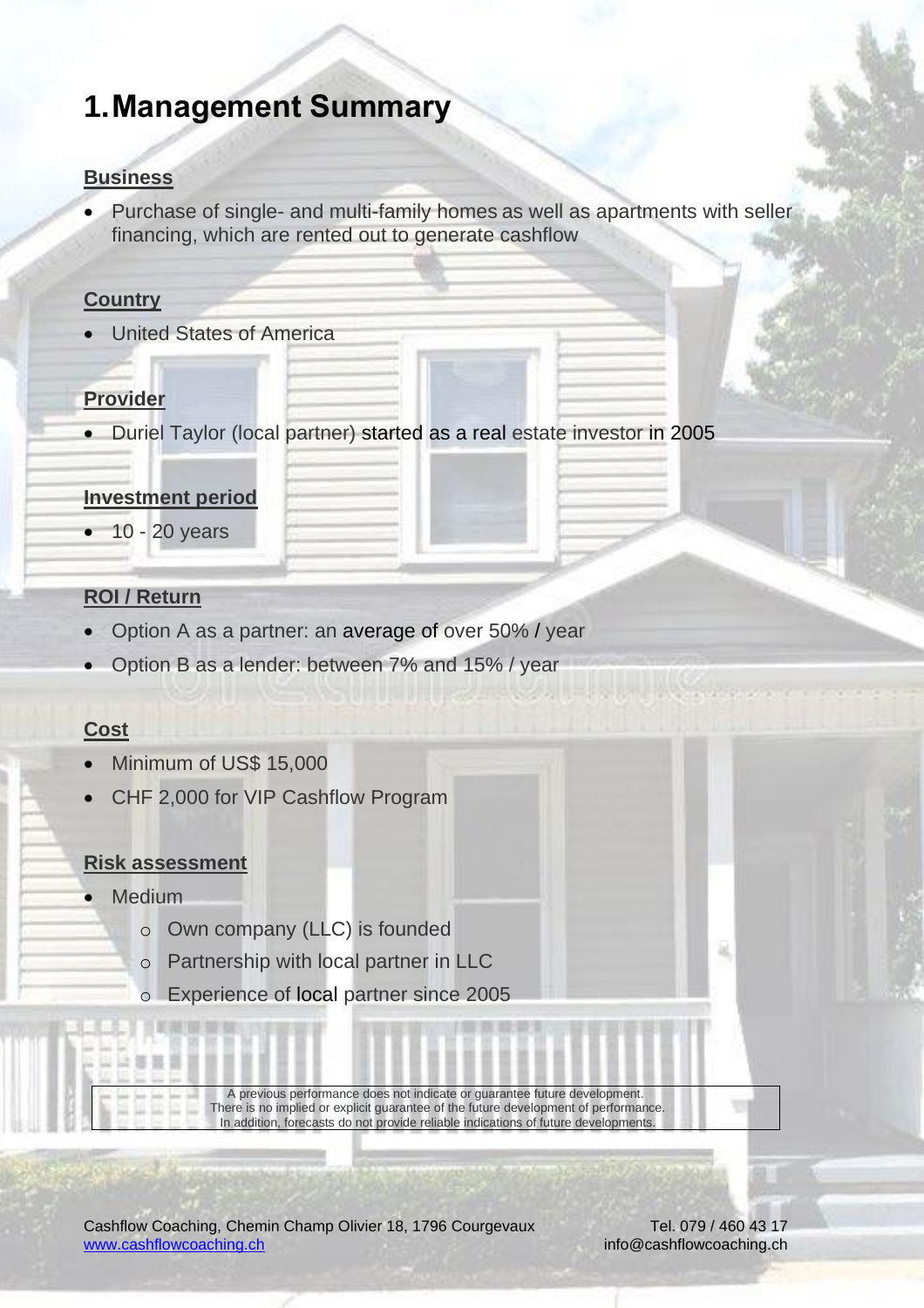## <span id="page-3-0"></span>**2.Business**

The local partner buys single- and multi-family homes as well as apartments below the market price with seller financing. With seller financing, the owner agrees to sell and the buyer agrees to purchase the property within a certain period of time (e.g. 5 or 10 years). With signing the contract, the buyer agrees to pay a down-payment of 5 – 10%, a monthly installment payment and a final payment. The buyer is entitled to immediate possession of the property upon the signing of the contract.

Process steps:

- Identification of possible properties
- Detailed analysis of properties
- Offer for seller financing to the current owners
- Purchase of the properties
- Deferred maintenance if necessary
- Rental and management done by local professional property management

The strategy includes the following points:

- Turnkey and tenant occupied cashflow properties
- Purchase price of homes on average \$ 20,000 \$ 30,000 per door
- Purchase at 30% to 40% below the market price which gives immediate equity and multiple exit strategies
- Down-payment between 5% and 10% of the purchase price
- Signing a contract for addendum to deed for tax advantages (the property still belongs to the seller until final payment; new transfers on a deed usually increase the property taxes)
- As an added party to the recorded deed, we have all the rights to the property as a new grantor; the seller cannot do anything with the property without our approval
- This structure keeps the seller involved and responsible
- Initial cost for real estate attorney (\$1,500 \$2,500) and inspection (\$200 - \$250)

**• Striving to receive at least \$600 gross rent with \$300 minimal net per door** per month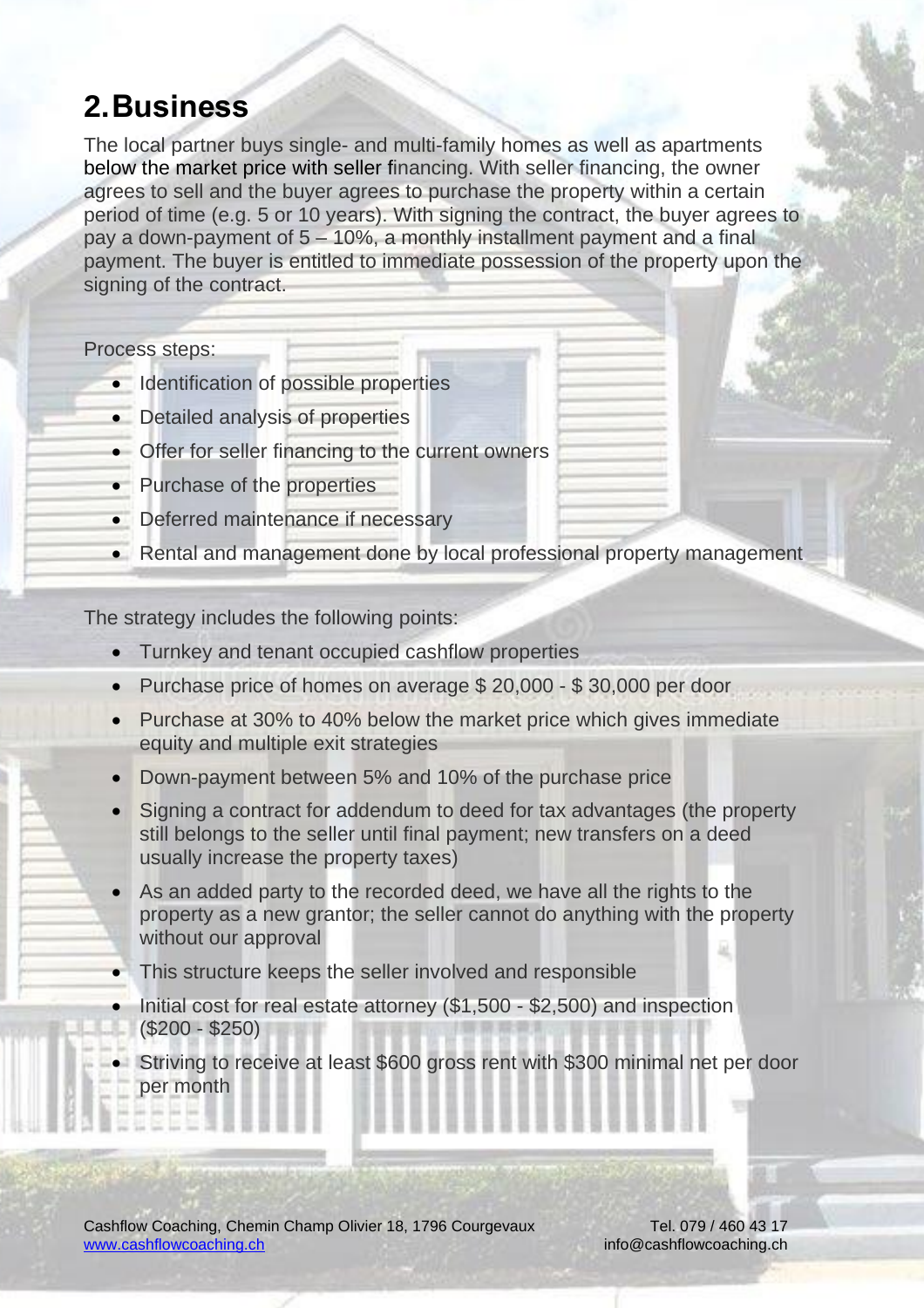- Approx. 40% of the rent goes into expenses (property taxes, property management services, utilities, lawn services, snow removal, maintenance reserves and the seller financing monthly payments), 60% of the rent is net profit before LLC taxes, numbers may vary (up to 50% - 50%)
- Investors will start receiving positive cashflow from day 1
- Only forced appreciation if an opportunity is seen
- With a long-term tenant in place, a little deferred maintenance for the property to be in good condition (i.e. free Wi-Fi, stackable washer/dryer/, bathroom upgrades, etc.) may be done to increase the rent with the current tenant. Therefor the net may temporary go down to 40%-50% of the gross.
- Between 5 and 8 homes can be purchased with the minimum investment of US\$ 30,000 per LLC (see chapter Cost of Investment)

For the first 5 years there is usually a monthly payment that will go directly to the principle. Calculation of monthly payment: Rent: \$600 30% expenses: \$180 Minimal per door: \$300 Monthly payment: \$120 (rent – expenses – minimal per door)

After 5 years there are 2 scenarios:

- Paying a balloon payment of the remaining loan (sales price minus down-payment minus all monthly payments made). By then the asset should have increased in value and the option of a refinancing will be explored. Since the asset is clear and free the LLC can apply for a traditional mortgage from a lender and or local credit union.
- Starting amortization over the next 5 15 years, depending on the terms agreed with the seller

If the seller is not too excited about the seller financing, a great negotiation tool is the larger balloon payment versus making payments for 10-20 years.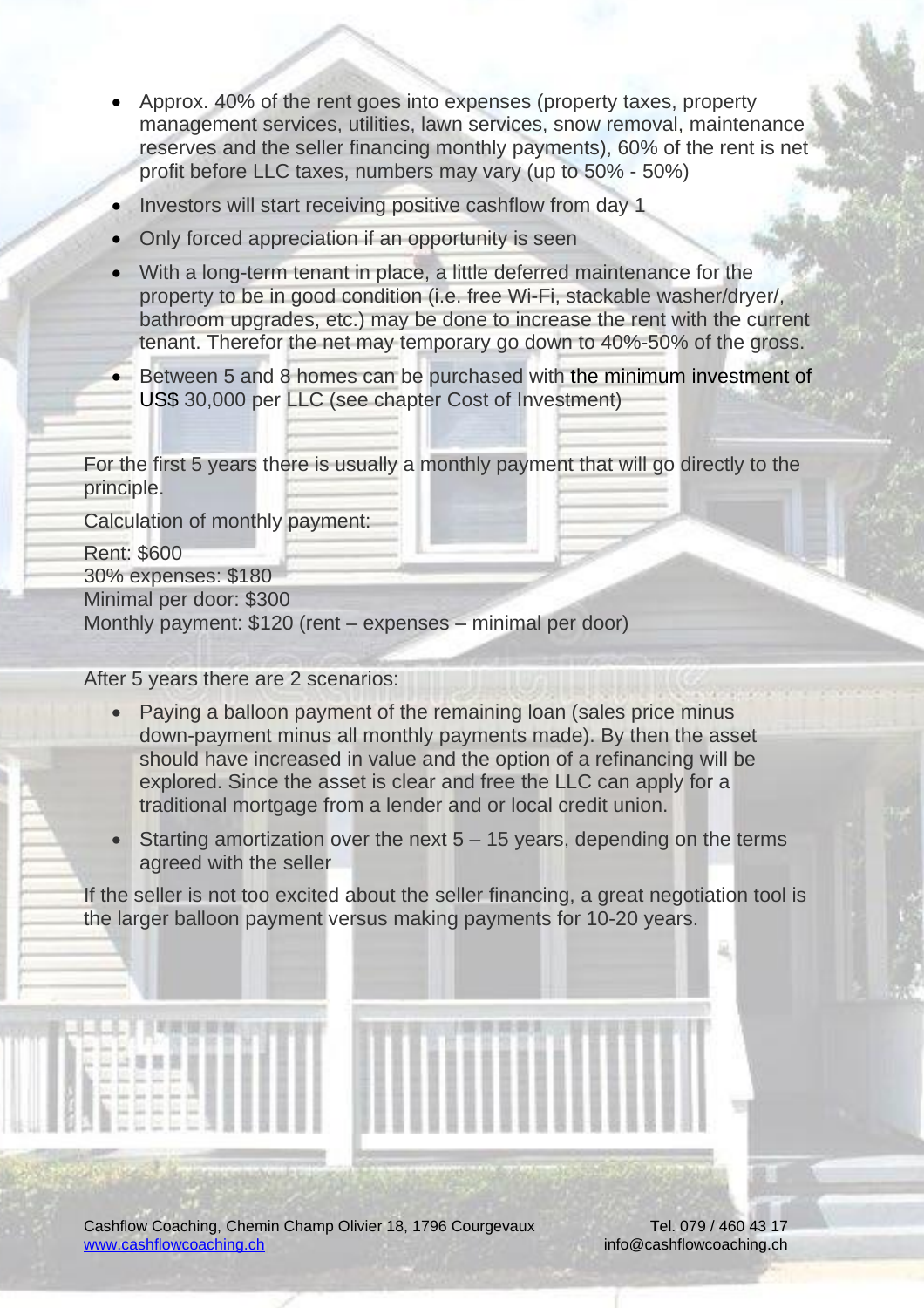## <span id="page-5-0"></span>**3.Market 3.1.Overview**

<span id="page-5-1"></span>The real estate market in the US is very diverse. The properties are mainly sought in markets in the midwest of the US with little appreciation and strong cashflow: Indiana, Ohio, Michigan, to name a few. These markets thrive with long-term renters, and investors historically have made great returns on their initial investments.

In these markets, the demand for rental apartments and rental homes is increasing steadily.

The peak season for this business model is between september and march, as experience shows that homeowners are most likely to need liquid funds during this period.

## <span id="page-5-2"></span>**3.2.Property evaluation**

Before getting into a market, the due diligence on the market and the trends is done. After this several agents are selected (mostly highly recommended agents) and the due diligence on them is done. The agents then start sending deals. When receiving deals, the due diligence process on the property starts. First the numbers are ran. When the numbers come back in our favor, negotiations with the seller/agent(s) start.

Next is the local market analysis for economics, (i.e. rental rates, vacancy rates, employer's footprint, ...) as well as contacting 3<sup>rd</sup> party professionals (agents, inspectors, lawyers, law enforcement, etc.) and getting their feedback.

Pictures, supporting documents and sometimes virtual walk through (with platforms such as Skype, Facetime and Google Plus) are received at this stage.

When the investor, Cashflow Coaching and Duriel agree on the deal, a thorough property inspection will be ordered, and a local attorney will be contacted for the paperwork.

Once all the information is received and the numbers are still ok the property is bought.

This process proves to receive the best possible results and the highest return on the investment.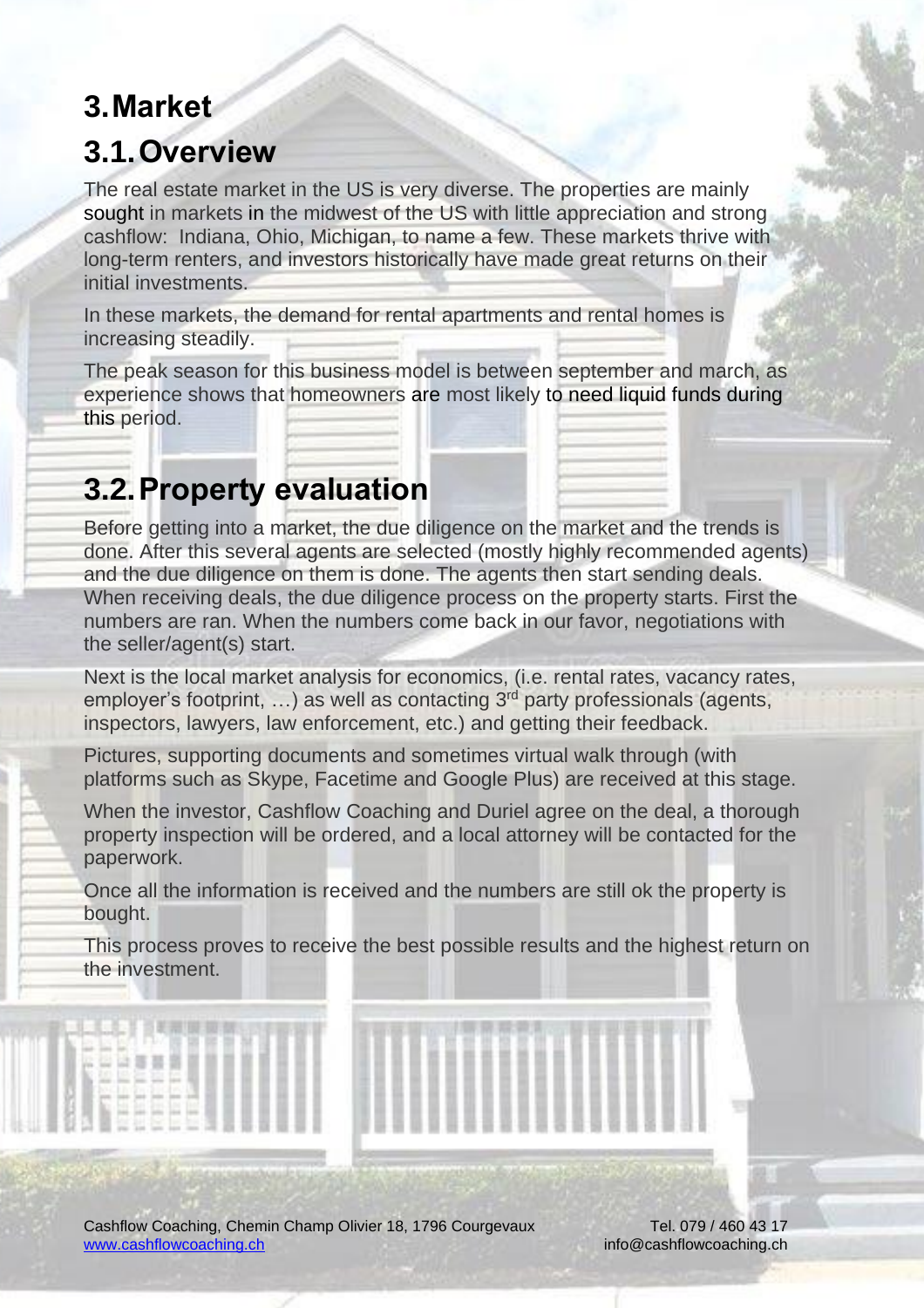## <span id="page-6-0"></span>**4.Provider**

Duriel Taylor is an active real estate investor since 2005. Initially he mainly bought homes cheap and quickly sold them again with profit, later he bought real estate for cashflow and rented them out.

Duriel has been married since 2016, him and his wife has an 8-year-old son and they live in a single-family residence in Hollywood, Florida. Duriel has a bachelor in business administration and economics.

He currently has more than 50 fully leased properties in his portfolio, 29 of which are owned by himself. The other properties are managed/partnered for/with investors. Duriel received his Realtor's license in February 2020.

One main goal for Duriel is to have more than 1,000 doors by 2021 (single- and multi-family homes as well as apartments) through his property management.

#### <span id="page-6-1"></span>**4.1. Strategy**

The strategy involves starting the amortization after 5 years and the property being completely paid off after 20 years.

A common storage (Dropbox or Google Drive) is created, on which all relevant documents are stored on time.

#### <span id="page-6-2"></span>**4.2. Structure of the deal**

An LLC is founded (US company, similar to a GmbH in Switzerland), usually in the state where the 1<sup>st</sup> property is bought. Duriel Taylor also participates in the deal and puts his share into the company, the other two shares are the investor and Cashflow Coaching.

Duriel Taylor is the president. Duties, competences and responsibilities of all parties involved (investor, Cashflow Coaching and Duriel) are added language within the organizational contract.

The percentage of the investment determines the share of the company and thus the share of the success. The return is paid out monthly or quarterly. It can also be reinvested upon common agreement.

#### <span id="page-6-3"></span>**4.3. Field Trip**

A get-to-know-meeting with Duriel Taylor can be arranged during your trip to Miami / Fort Lauderdale, Florida. In addition, a visit of the properties can be organized after consultation with the property management.

Reto Winkler met Duriel Taylor in person on November 11, 2019 in Hollywood, Florida, where they were discussing this business model.

Virtual platforms like skype, facetime, zoom and others can also be used to meet Duriel Taylor.

盆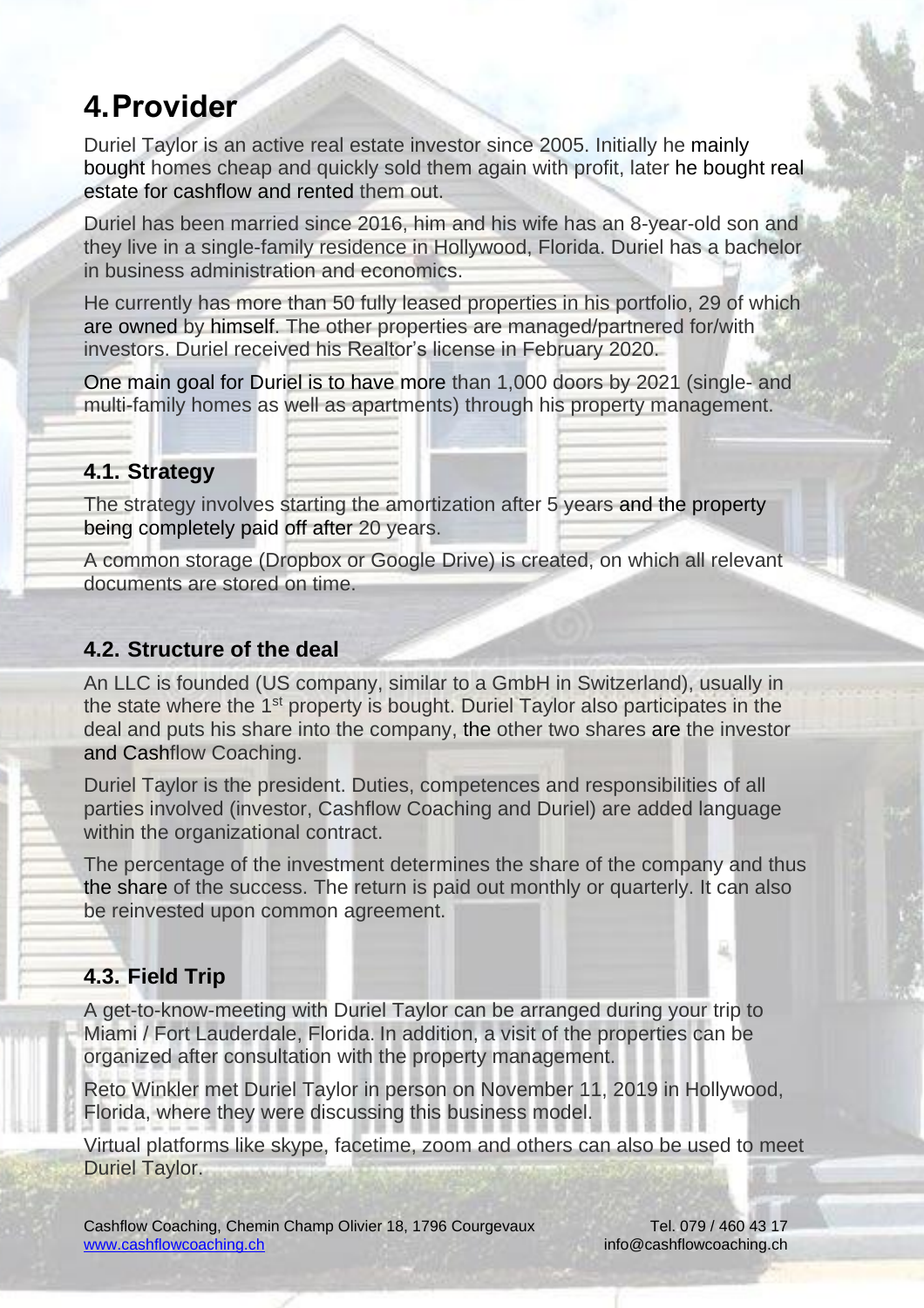## <span id="page-7-0"></span>**5.Investment period**

The basic idea is cashflow. Therefore, this investment is declared as a long-term investment.

#### <span id="page-7-1"></span>**5.1. Total investment period**

 $10 - 20$  years

#### <span id="page-7-2"></span>**5.2. Minimum investment period**

Minimum contractual investment period is 3 years but should be at least 5-7 years.

#### <span id="page-7-3"></span>**5.3. Determination**

An exit from the LLC with the corresponding payout is possible upon request, but the financial resources must either be available, or a buyer must be found to take over the shares in the company. Alternatively, after consultation with Duriel Taylor, the properties can be sold, and the LLC can be dissolved.

## <span id="page-7-4"></span>**6.ROI / Return**

#### <span id="page-7-5"></span>**6.1. Option A**

In option A, the investor, as a shareholder of the LLC, is receiving his share of the net profit.

The aim is to achieve a monthly net return of \$300 per door. With 5 doors this will be a \$1,500 net per month  $=$  \$18,000 net per year, a ROI of 60%.

An increase in the value of the real estate is not anticipated, the investment is for the monthly cashflow only. Deferred maintenance is only done if necessary, in order to ensure the preservation of the value of the property or in order to get more rent.

> A previous performance does not indicate or guarantee future development. There is no implied or explicit guarantee of the future development of performance. In addition, forecasts do not provide reliable indications of future developments.

#### <span id="page-7-6"></span>**6.2. Option B**

In option B, the investor is not a shareholder of the LLC, but only a lender. The investor receives an interest for his loan, depending on the amount of the investment:

7% for a US\$ 30,000 loan

10% for a US\$ 50,000 loan

15% for a US\$ 100,000 loan

Cashflow Coaching, Chemin Champ Olivier 18, 1796 Courgevaux Tel. 079 / 460 43 17 [www.cashflowcoaching.ch](http://www.cashflowcoaching.ch/) info@cashflowcoaching.ch

и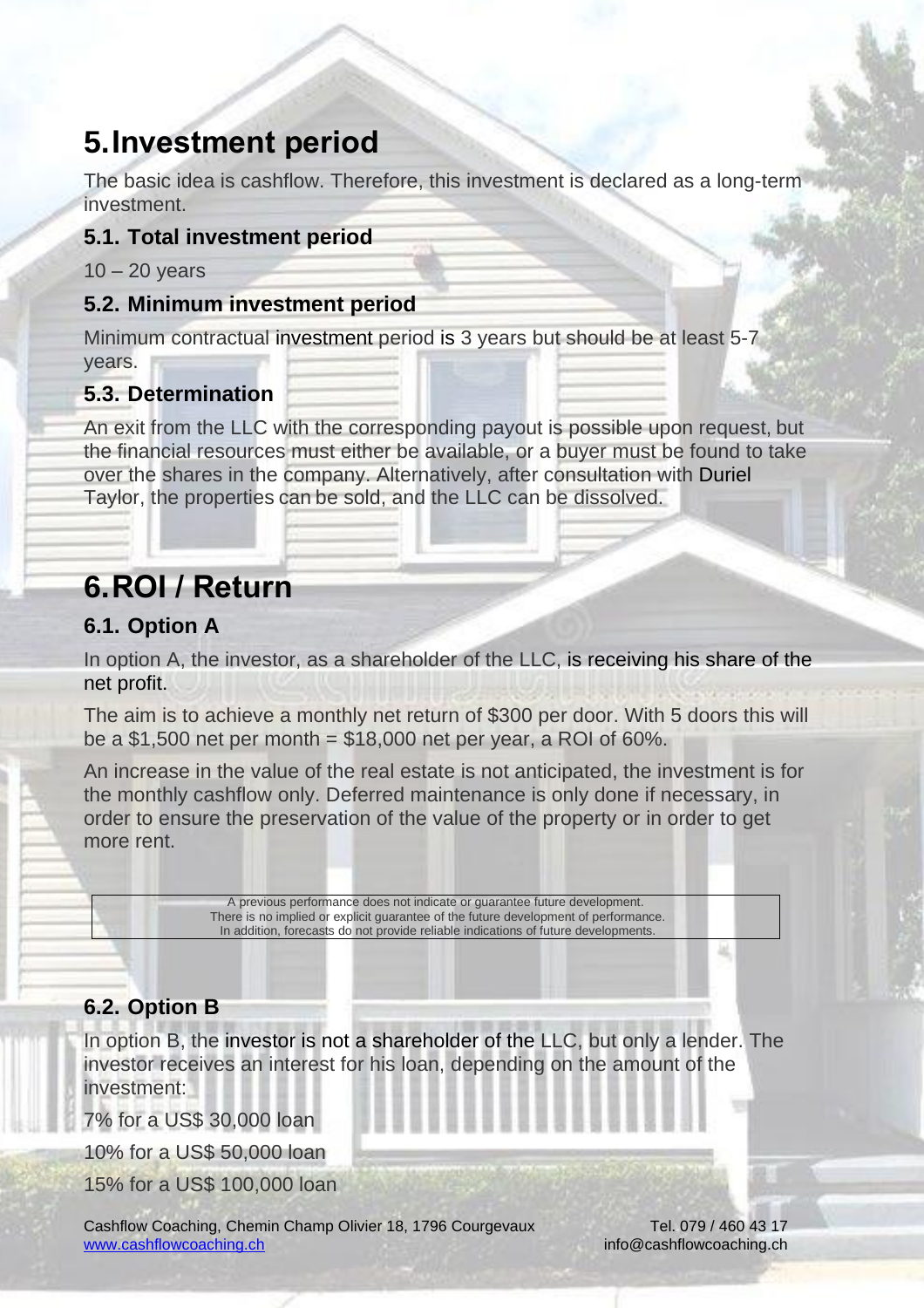## <span id="page-8-0"></span>**7.Cost**

The total cost consists of:

- Cost of investment (used for down payments for properties, notarization fee for setting up the LLC, real estate attorney fee, inspection fee, evaluation fee, recording fee, …)
- VIP Cashflow Program
- Annual handling fee

#### <span id="page-8-1"></span>**7.1. Cost of investment**

- At least US\$ 15,000 for investor
- Total investment for newly founded LLC of at least US\$ 30,000
- Difference between US\$ 30,000 and investment by investor is funded by Cashflow Coaching and Duriel Taylor
- If the investor wants the entire deal, then Duriel Taylor will receive an administration fee for asset and property management service.

The funds are transferred directly from the investor to an escrow account that is controlled by a state attorney. Funds are never controlled by nor accessible to Duriel Taylor or Cashflow Coaching. They are released only for payments for the creation of the new LLC, for down-payments for the properties and for 3<sup>rd</sup> party fees, attorney fees and inspection fees.

#### <span id="page-8-2"></span>**7.2. VIP Cashflow Program**

The VIP Cashflow Program cost is CHF 2,000. It includes:

- Support for setting up the investment
- Support with filling out documents
- Assistance in signing the contract
- Help with translations of documents and content

#### <span id="page-8-3"></span>**7.3. Annual handling fee**

The annual handling fee is 20% of the net profit. It is due after the profit has been paid out. You will receive the following benefits:

- Clarifications and coordination with Duriel Taylor
- Translation of email traffic
- Central contact point for all questions
- Obtaining the necessary documents from Duriel Taylor for taxes
- Help with organizing field trips to Miami or to properties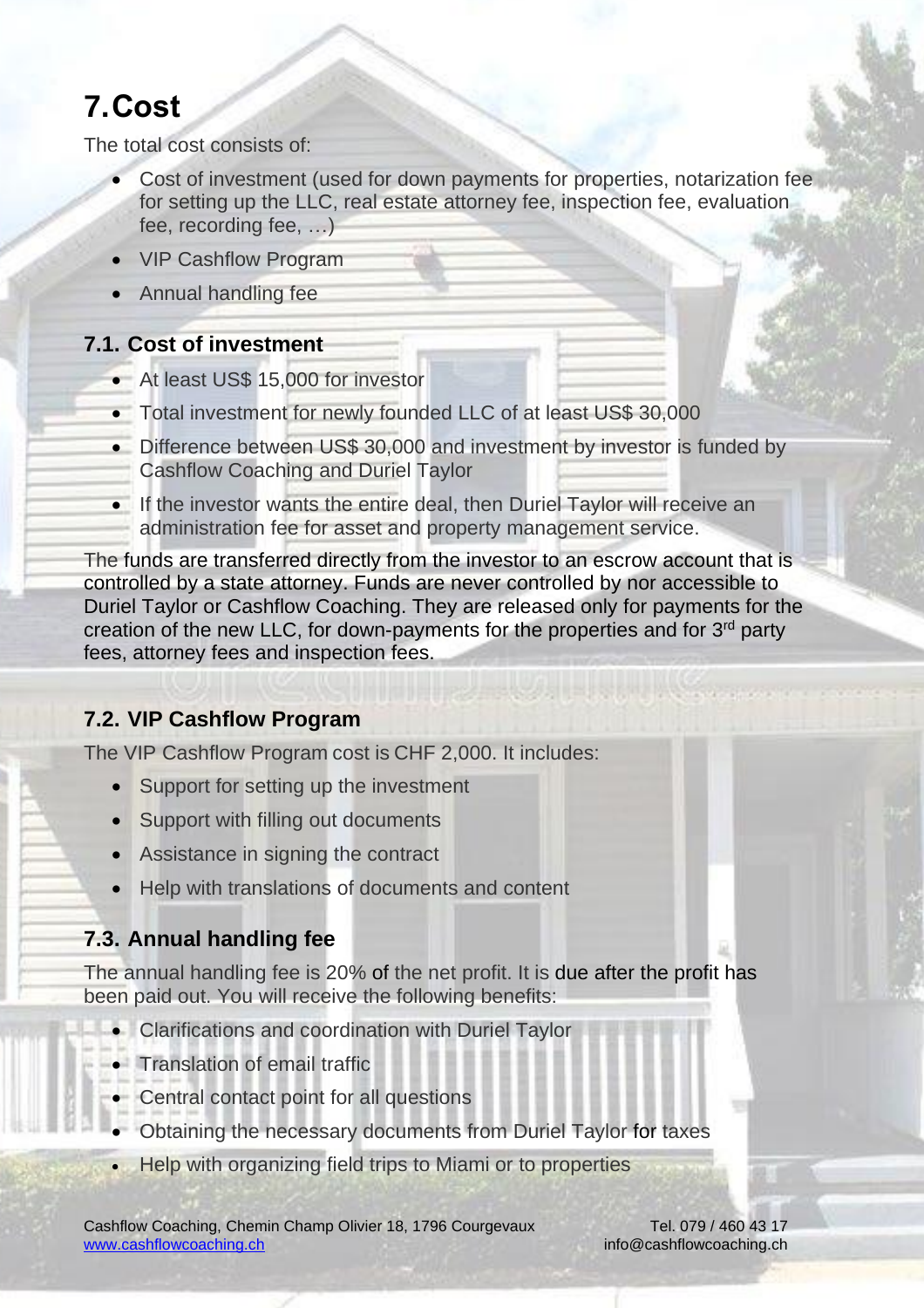## <span id="page-9-0"></span>**8.Risk**

#### <span id="page-9-1"></span>**8.1. Risk assessment of Cashflow Coaching**

The risk is considered to be medium.

- Investor establishes a registered company (LLC) with the local partner and with Cashflow Coaching.
- Experience of the provider as a real estate investor since 2005
- Field trips possible

<span id="page-9-2"></span>

| 8.2. Risk factors |                                              |                                                                                                                                                                                                                                                                 |  |  |
|-------------------|----------------------------------------------|-----------------------------------------------------------------------------------------------------------------------------------------------------------------------------------------------------------------------------------------------------------------|--|--|
|                   | <b>Risk factor</b>                           | <b>Assessment Cashflow Coaching</b>                                                                                                                                                                                                                             |  |  |
|                   | Too little experience<br>in the local market | With experience since 2005, with over 100 purchased real<br>estate properties (50 resold, over 50 cashflow properties<br>in stock) and with a detailed due diligence this risk is<br>classified as low                                                          |  |  |
|                   | Depreciation                                 | If the property is bought too expensively and loses value,<br>the investment may also lose value. This risk can be<br>classified as low due to the prior valuation of the property<br>as well as purchase at 30% to 40% below the market<br>price               |  |  |
|                   | Management<br>withdraws from<br>business     | Private, independent owner, not a large corporation. The<br>owner has his own money in the company. Nevertheless,<br>this risk is to be classified as medium                                                                                                    |  |  |
|                   | Embezzlement                                 | Duriel Taylor does not have any criminal record, nor does<br>he have any negative reception online or in the real estate<br>industry                                                                                                                            |  |  |
| <b>LLC</b>        | Bankruptcy of the                            | The LLC can only go bankrupt by fraudulently using the<br>existing capital or by selling the real estate and stealing<br>the money. Or by a court case when an indictment is<br>made. The young partnership means that this risk is to be<br>classified as high |  |  |
|                   | <b>Volatile market</b>                       | The real estate market can be volatile. With a good<br>market analysis before purchase, the risk can be<br>minimized. Nevertheless, this risk is to be classified as<br>medium.                                                                                 |  |  |

## Cashflow Coaching, Chemin Champ Olivier 18, 1796 Courgevaux Tel. 079 / 460 43 17<br>
www.cashflowcoaching.ch<br>
info@cashflowcoaching.ch

info@cashflowcoaching.ch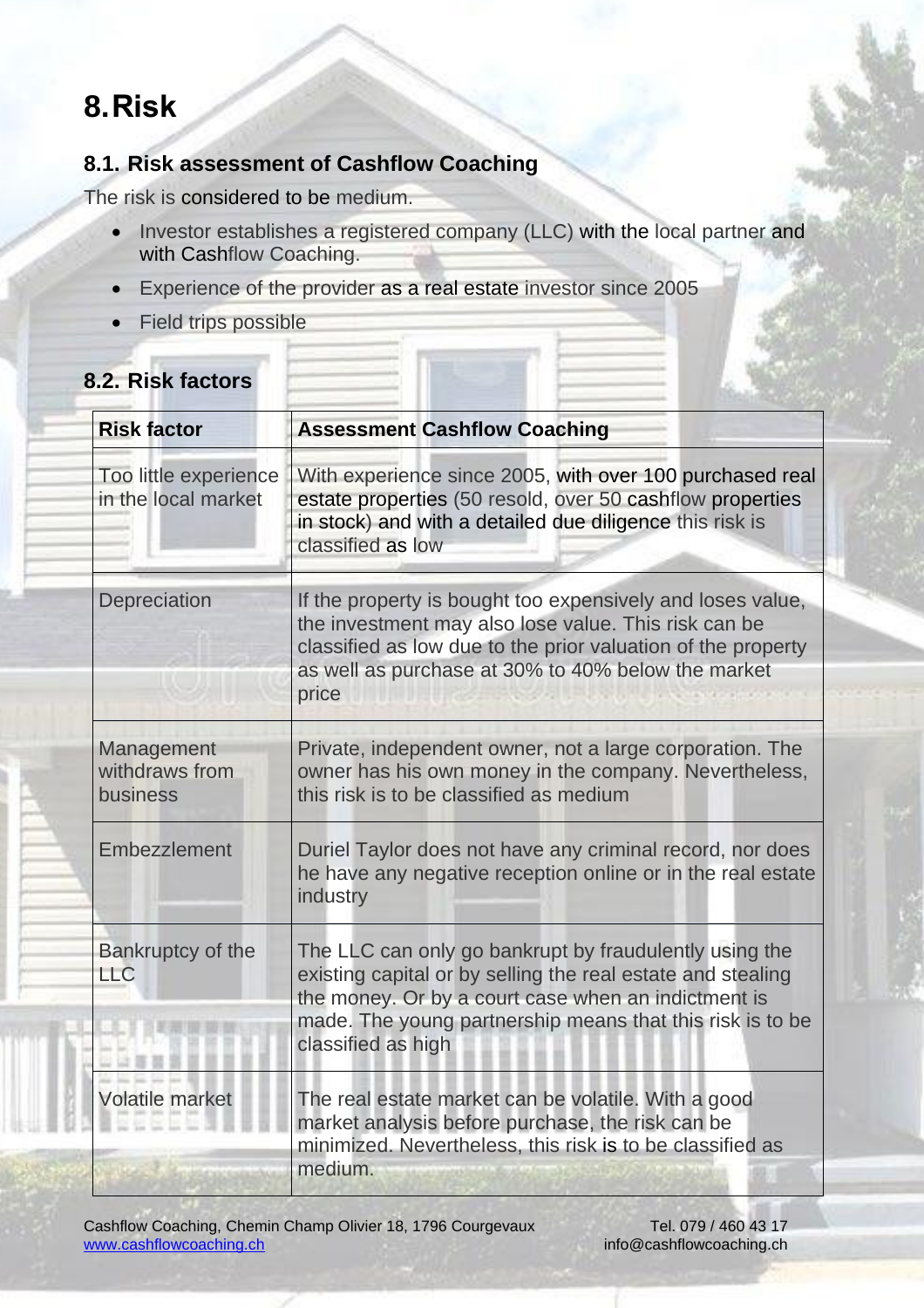US interest rate raising leads to falling yields With a fixed interest rate over the entire term, this risk can be minimized. Low interest rates make this risk to be classified as low. Natural disaster Possible events will be covered with insurance.

This product can be associated with a high risk up to total loss and is not suitable for many investors. This notice informs you of any risks associated with this product, but cannot explain all the risks, including how these risks behave in your personal circumstances. If you are unsure, you should seek professional advice. It is important that you fully understand the risks involved before deciding to invest in this product, and that you have the appropriate financial resources to sustain such risks. You should not invest money that you cannot afford to lose.

## <span id="page-10-0"></span>**9.No offer, disclaimer**

All information provided, including all financial information, is provided for informational purposes only and does not constitute an investment recommendation, an offer or a solicitation to buy, hold or sell any financial or investment products. They do not constitute investment, legal, tax and/or other advice.

In particular, a previous performance does not indicate or guarantee the future development. There is no implied or explicit guarantee of the future development of performance. Investments in foreign currencies are also subject to currency fluctuations. In addition, forecasts do not provide reliable indications of future developments.

Cashflow Coaching is not liable for the complete and accurate information contained, nor for any damage to actions taken as a result of information contained in this or any other publication of Cashflow Coaching.

All information is intended exclusively for qualified investors.

Interested parties should seek advice from a qualified professional before making investment decisions.